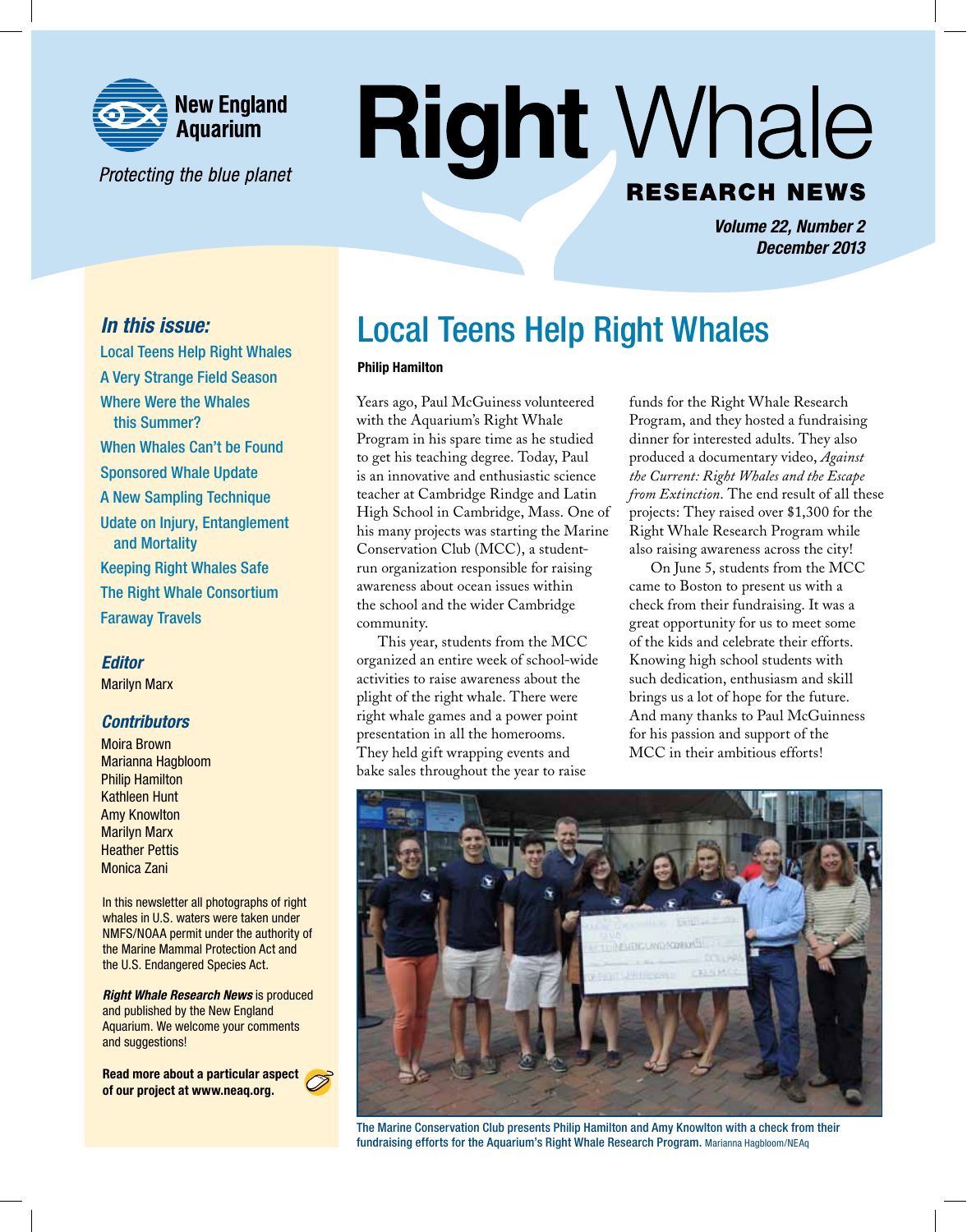# A Very Strange Field Season

### Marianna Hagbloom

This year our research team logged our 34th consecutive field season in the Bay of Fundy (BOF), and it turned out to be a highly unusual one. With continued support from Irving Oil and the Island Foundation we conducted 12 surveys of BOF and on some of those days two other research vessels joined the search. Even given this extensive survey effort we recorded the fewest right whales in August and September since our field work there began in 1979: only five individuals! Two of the five whales were Mom **Catalog #3513**, and her calf, who took us by surprise on August 28 when they swam into a narrow body of water close to our field station in Lubec, Maine. Fortunately, the pair made it back into the Bay, but not without getting a lot of attention! These two would turn out to be the only mother/calf pair we found in BOF. The last right whale sightings of the season came early this year as well,

on September 6, when three adult males were found swimming against the tide and out of BOF. It appears that there was no food to entice them to stay.

Luckily, thanks to the funding of the Canadian Whale Institute (CWI) by the Habitat Stewardship Program of Environment Canada, we were able to look for right whales in Roseway Basin (RB) and other Canadian waters with two vessel cruises and one aerial survey. These explorations proved fruitful, as we observed about 45 right whales over the course of the three trips. During our September survey we photographed about 38 whales, but the highlight was September 19, when we observed **Phoenix (Catalog #1705)** at the center of a high energy surface active group; it was a thrilling sight after such a quiet season! That day we also sighted **Catspaw (Catalog #1632)** with her fat and healthy-looking calf—only our second mother/calf pair of the season. In a year when 20 calves were born, we were expecting to see more in these typically popular habitats. The following day took a sad turn: we sighted **Catalog #3560**, an 8-year-old female, with nasty new entanglement wounds and later found **Catalog #3946** entangled with line running through the mouth (see *Entanglement Update*).

Wrapping up this bizarre season with aerial surveys of RB and surrounding waters in late September, the team found only 10 or 11 whales in the area; the large cluster of whales seen two weeks prior had moved on. It seems that the typical feeding areas used by right whales during these months were not as suitable this year, and where the majority of this population spent the summer, we do not know.



In late August Catalog #3513 and her calf made a surprise visit to Johnson's Bay near Lubec, Maine. This was the only mother/calf pair seen in the Bay of Fundy during the 2013 field season. Johanna Anderson/NEAq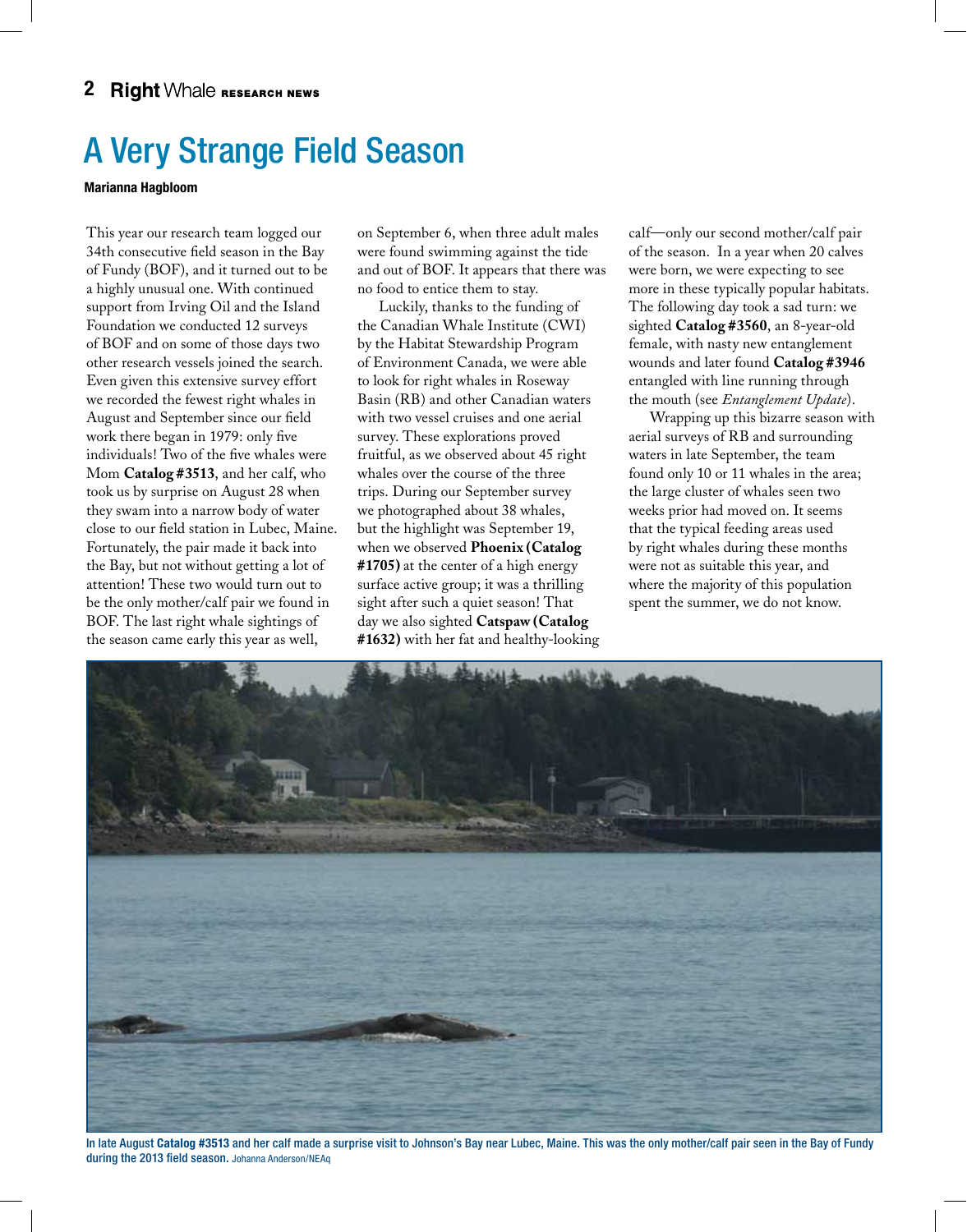

All right whale sightings from May to October 2012 and 2013 that were reported either to the North Atlantic Right Whale Sightings database at URI or NOAA's Sighting Advisory System (SAS). Data and map provided by NOAA/NEFSC/Christin Khan

# Where Were the Whales this Summer?

### Philip Hamilton

Change is the only constant, a Greek philosopher once said, and right whales have certainly been embracing that philosophy recently! For the third year in a row, a record number of right whales were observed feeding in Cape Cod Bay during the spring, but after they departed in May few large aggregations were seen in any of their usual habitats. How, one might ask, can we lose 500 right whales? It is when they change their distribution that we remember just how large the Atlantic is and just how well right whales can move throughout it. The short answer to the question in the title is: We simply don't know where the right whales were this summer. But there have been some interesting opportunistic sightings since May that provide us with some clues. During the summer, there were sightings south of the Bay of Fundy, in the Gulf of St. Lawrence, near Cape Breton, and off North Carolina, Virginia and New York. The repeated sightings off the mid-Atlantic in the summer are particularly unexpected, and most of these were far from shore on the edge of

the continental shelf. Throughout the fall, sightings of single animals have continued to trickle in from near-shore New England areas but where the majority of them are remains a mystery. The unusually distributed sightings have many of us wondering: How often do right whales use these other areas, and what do they feed on while there?

Right whales are clearly responding to a changing environment, and most climate change predictions suggest that environmental conditions will be increasingly erratic in the future. The good news is that right whales are demonstrating their ability to respond quickly. The big question is whether the feeding habitats they are now using hold abundant and high quality food. As we begin to discuss how to change our research to better locate and monitor right whales in these new habitats (at least new to us), many of us are holding our breath to see how their health and reproduction changes in the coming years. It is up to the right whales to tell us how they are faring in these changing times.

# When Whales Can't be Found

### Moira Brown and Marilyn Marx

In the late 1970s, when we first began to look for right whales, little was known of them so we started by asking professional mariners where they saw whales. Slowly over the next 34 years we pieced together a general understanding of the right whale distribution story. However, now the oceans are changing; the whales may be adapting, but researchers are in need of help again (See *Where were the…?*). With only a handful of right whale sightings in two critical habitat areas by mid-August, we notified Canadian colleagues that we were not finding right whales in their usual areas. There are lots of eyes on the water: fishermen, scientists on research vessels, whale watch naturalists, observers on seismic vessels, fisheries enforcement personnel in planes and boats we just had to alert them to look for right whales and then let us know what they found! It was timely that a reporting system developed by Fisheries and Oceans Canada raised awareness and resulted in several confirmed sightings of right whales.

To learn if right whales were being seen far from the coastal waters of the US and Canada, we contacted a colleague in Iceland to ask if he knew of any sightings from fishing, whale watch or research vessels working in those waters. We frequently checked websites that identify vessels transmitting an AIS (Automatic Identification System) signal (www. marinetraffic.com and www.sailwx.info) and contacted a few of them to see if they had seen right whales. And we reached out to UNOLS, a consortium of oceanographic research vessels (http://www.unols.org) and were put in touch with their ships in the North Atlantic. Unfortunately none of the offshore vessels had any right whale sightings, but we were encouraged by their enthusiastic willingness to keep a sharp eye out. If right whales continue to shift out of their well-known habitats in response to a changing ocean these contacts may prove to be an invaluable resource in our future search efforts.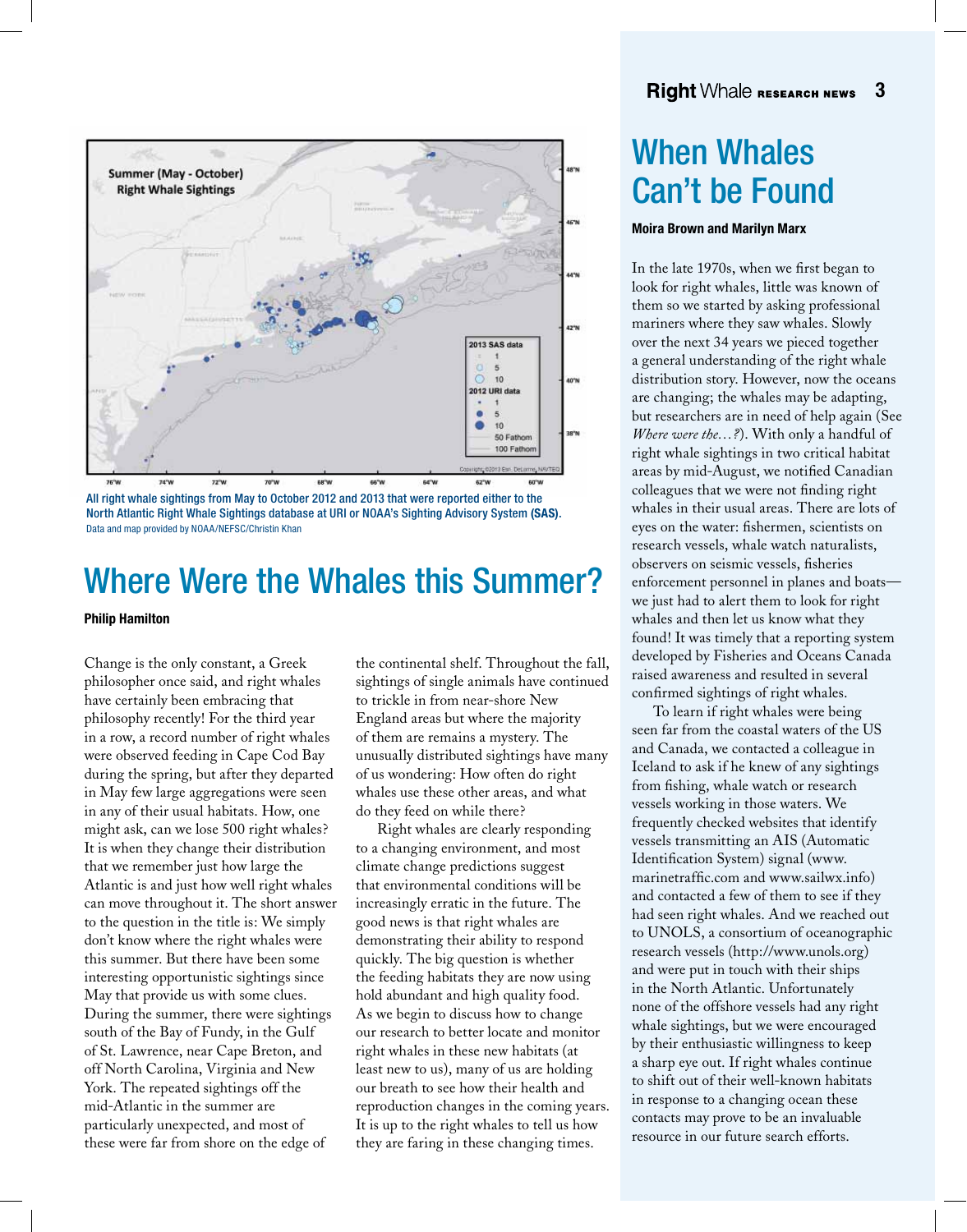# Sponsored Whale Update

### Marianna Hagbloom

*As curators of the right whale photo-ID catalog for the entire North Atlantic, we process up to 4,200 photographed sightings per year; as we do, we always watch for the sponsored whales so we can update you on their latest known activities.*

## • **Shackleton (Catalog #2440, 19-year-old male)**

The Provincetown Center for Coastal Studies (PCCS) observed **Shackleton** subsurface feeding in Cape Cod Bay throughout the month of April, and the Aquarium right whale team also saw him there on the April 15 as he was skim feeding.

A sighting from May 12, 2012 was recently identified as **Shackleton**. The Northeast Fisheries Science Center observed him skim feeding in Great South Channel. Although an older

sighting, we've included it in the sightings map (below).

# • **Calvin (Catalog #2223, 21-year-old female)**

**Calvin** also joined the spring feast in Cape Cod Bay. PCCS saw her subsurface feeding alone on April 26, and on April 27 she and an older whale, **Velcro (Catalog #1306)**, coordinated their feeding. Two days later she was observed subsurface feeding with a different whale, **Catalog #3730**. Her last calving was in 2009 so we hope to see her with a calf in 2014.



Sponsored whale sightings December 2012 through September 2013. The May 2012 sighting of Shackleton is also included. Map: Brooke Wikgren/NEAQ



Shackleton in Cape Cod Bay in early April. PCCS, NOAA/NMFS Permit #14603

### • **Piper (Catalog #2320, adult female first sighted in 1993)**

**Piper** successfully brought her third calf from the calving grounds in the Southeast U.S. to Cape Cod Bay! PCCS watched as both whales had dinner on April 15—**Piper** was subsurface feeding and the calf was nursing. On April 18, the Aquarium team found her skim feeding, and PCCS again saw her feeding in late April and on May 1. We hope **Piper**  was able to consume lots of calories to keep nursing her healthy calf!

### • **Phoenix (Catalog #1705, 26-year-old female)**

On September 19, **Phoenix** was spotted by Aquarium observers on a Roseway Basin survey for the Canadian Whale Institute. She was the focal female in a surface active group of about 15 other whales! We noticed that her skin looked greyer than usual although we did not detect any injuries. Her last calving was in 2012.

• **Snowball (Catalog #1131, adult male first sighted in 1979)** and **Starry Night (Catalog #1028, adult male first sighted in 1980)** haven't made any appearances recently, but we hope to have updates for these two in our next newsletter. Many thanks to all of you who sponsor a right whale—your generous contributions to our program help us be successful in our research and conservation efforts!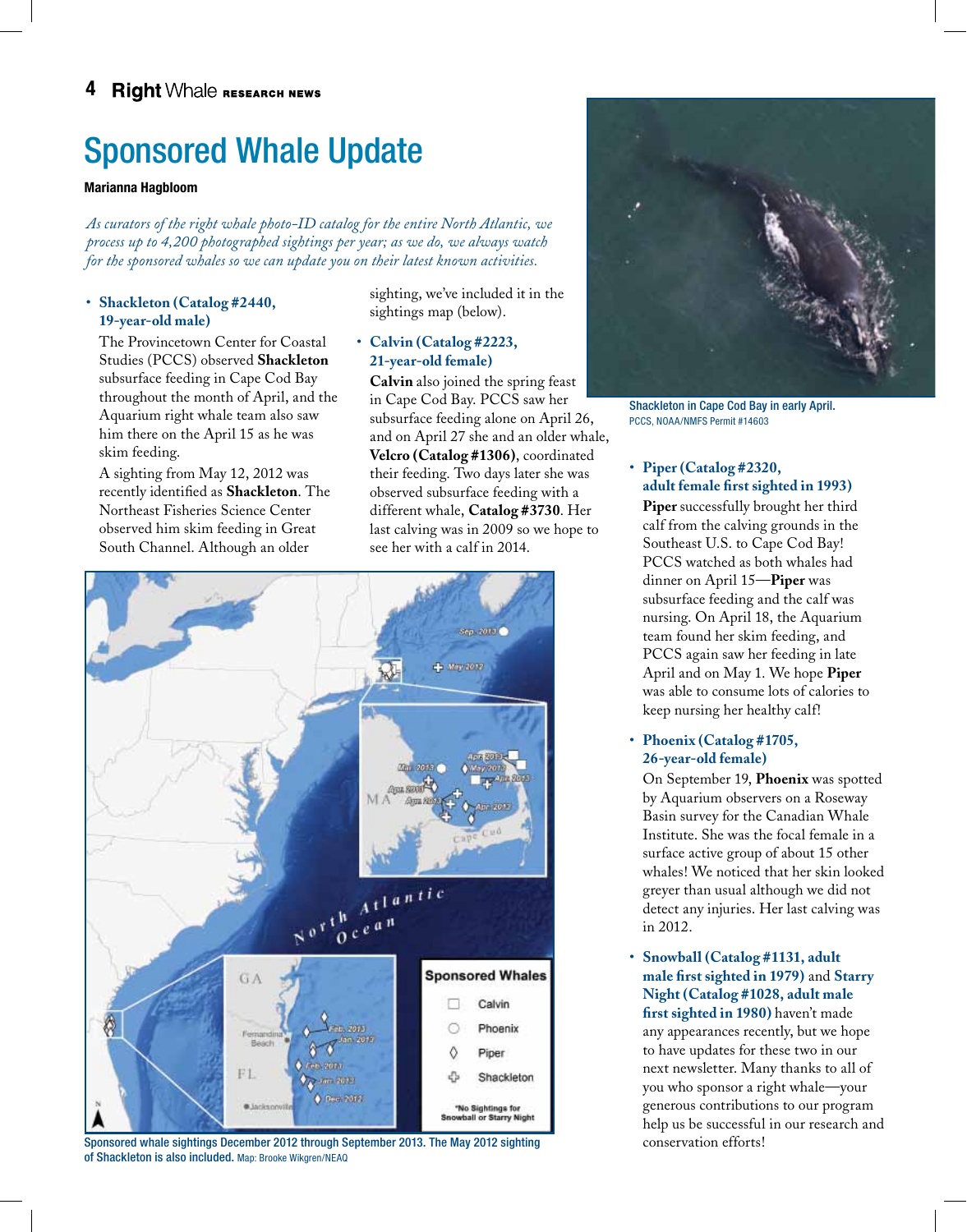# A New Sampling Technique

### Kathleen Hunt

Right whale research fans may recall that in 2011 we began a new research project to see if we could detect hormones in samples of respiratory vapor from North Atlantic right whales (See *Other Research*…in *RWRN Dec 2011*). My colleagues Scott Kraus and Rosalind Rolland and I mounted a 32-foot carbonfiber pole on our research vessel, *Callisto*, attached wads of nylon fabric to the end of the pole, and spent much of the 2011 Bay of Fundy field season trying to position the nylon over whales' blowholes to capture droplets of respiratory vapor (blow). We're pleased to announce that the project was a great success. That season we managed to get 55 blow samples from free-swimming right whales. All of the samples turned out to

be from individually known right whales, which greatly assisted us in interpreting the hormone results and really illustrates the value of working with such a wellstudied population. After many months of lab work, I found that many hormones are indeed present and detectable in right whale blow, including testosterone, estrogen, progesterone, cortisol (a "stress hormone") and even thyroid hormones.

We believe this blow-sampling approach could be a revolutionary new way to study the physiology and health of large whales. This year we published two peer-reviewed papers from this study, and I'm delighted to announce that we've also just landed a major follow-up grant from the U.S. Office of Naval Research to further refine and

develop hormone analysis techniques for right whales. The new grant will focus mostly on blow hormones, but also has funds to continue and expand our long-running fecal hormone database as well. It was quite a coup to land this three-year grant in such a difficult federal funding climate. Perhaps best of all, the grant has provided us with funds to hire Elizabeth Burgess, a post-doctoral researcher who has just moved to Boston from Australia to focus full-time on whale hormone analyses. Liz has years of experience studying a variety of marine wildlife, from dolphins to sea turtles, and has just finished her Ph.D. on dugong hormones. We're delighted to welcome her to the Aquarium's right whale team!

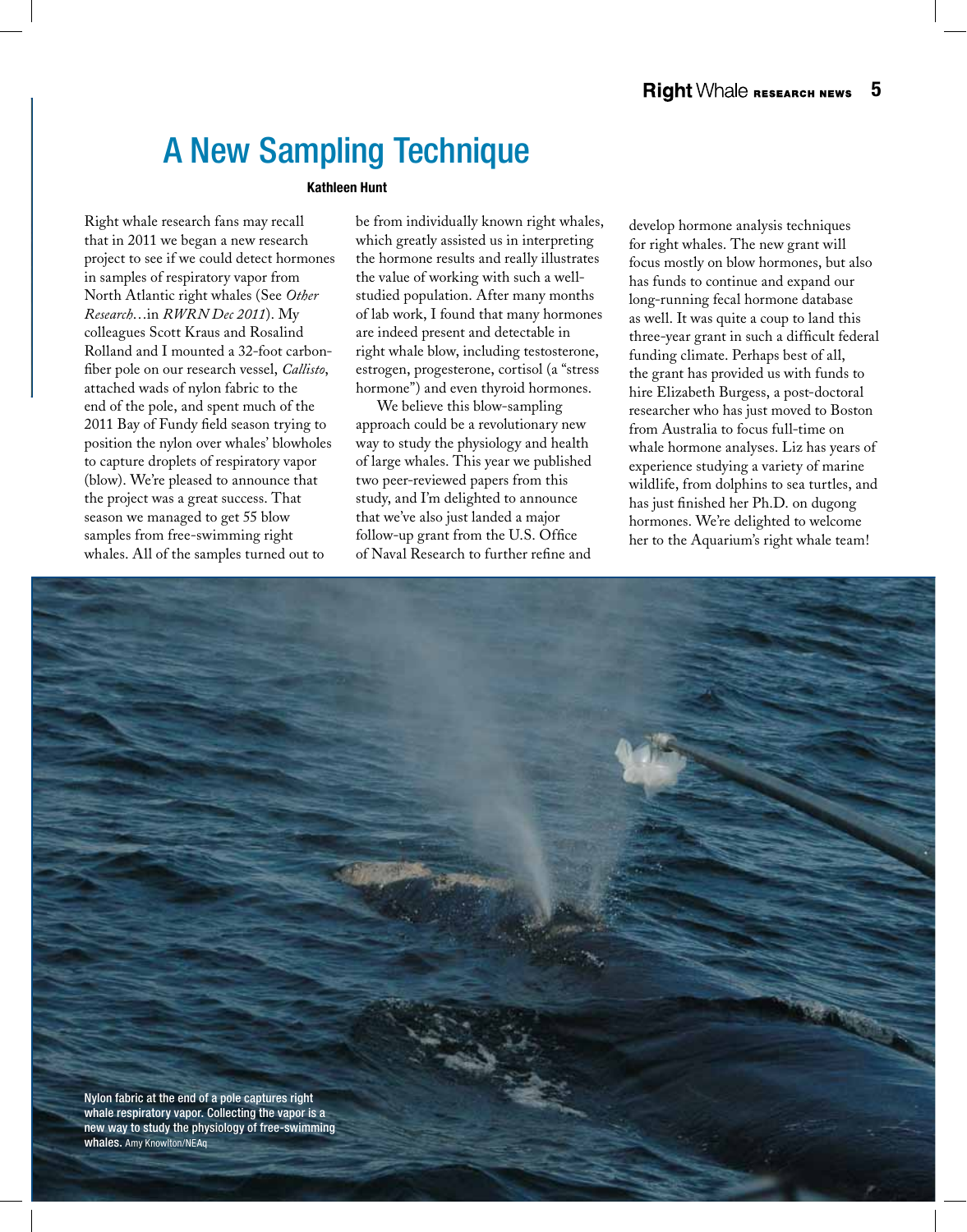# Update on Injury, Entanglement and Mortality

### Monica Zani

*In each newsletter we report on new injury, entanglement and mortalities that the population has suffered in the preceding six months and update the on-going cases. The following is a brief summary of all these known (documented) events.*

# *Mortalities*

One mortality event has been documented since our last newsletter (and the only one in 2013). In August several charter/ sport-fishing boats off the coast of North Carolina documented and reported a dead right whale. At the time the whale's fresh carcass was being fed upon by numerous tiger sharks and thus great video footage was obtained. The whale was matched to **Patti (Catalog #1311)**, an adult male of unknown age. The whale's carcass was never retrieved due to the distance from shore (approximately 80 miles) and the already extensive shark scavenging at the time of the report. The video obtained did show an entanglement through the mouth but without a necropsy the cause of death cannot be conclusively determined. However, it is likely that the entanglement at least played a role in **Patti's** demise.

# *Injury*

• **Catalog #3705** (6-year-old female): Sighted in April 2013 in Cape Cod Bay with a partially severed fluke lobe due to a vessel strike. The whale had been seen less than six weeks prior without the injury.

# *Entanglements*

Two new right whale entanglements have been documented in the last six months.

- • **Catalog #3123** (12-year-old female): Sighted in July off Virginia with an entanglement through the mouth and a considerable amount of trailing gear. Fortunately, she was disentangled the very same day. She was re-sighted five days later, which provided good documentation of the extensive entanglement scarring on the peduncle and fluke but she appeared thin and she has not been re-sighted so her fate is uncertain.
- • **Catalog #3946** (4-year-old female): Sighted in September on Roseway Basin (south of Nova Scotia, Canada) with an entanglement through the mouth but little trailing gear. Unfortunately, disentanglement attempts were unsuccessful. The whale has yet to be re-sighted. Prior to her entanglement she was seen throughout the spring in Cape Cod Bay with fairly fresh scars from a previous entanglement.

# *Previously Entangled Whales*

• **Kingfisher** (**Catalog #3346**, 10-year-old male): Our longest persistent entanglement case, **Kingfisher** has had a flipper entangled since 2004. He was photographed in September in the Bay of Fundy and appeared to be in good condition, but chronic flipper entanglements have proven fatal for several right whales. We remain concerned about **Kingfisher's** long-term prognosis.

# *Previously Entangled Whales With No Current Update*

Entanglements are documented every year, and not all cases can be resolved through disentanglement. Often we don't have any updates on previous cases because the whale has not been re-sighted. To our knowledge these entanglements may still persist or, in some cases, the whale may have died offshore. Currently there are **eight** such entanglement cases from the past five years. If these whales are not sighted for six years, we presume they are dead.

Catalog #3946 on Roseway Basin in September with an entanglement through the mouth. Two buoys (one white, one orange) on the left side of the whale can be seen. Kelsey Howe/Canadian Whale Institute/NEAq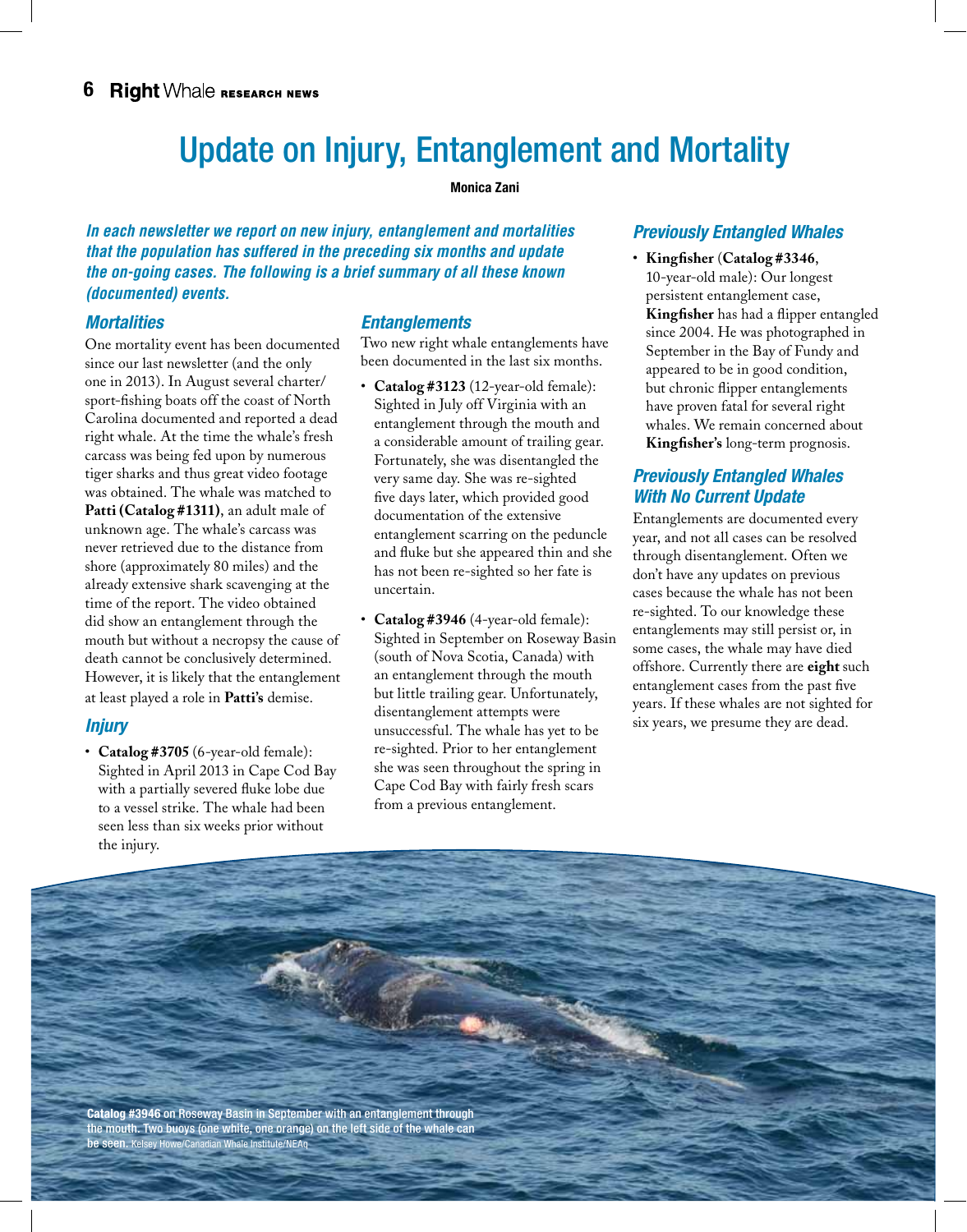# Keeping Right Whales Safe

Amy Knowlton

For the past three decades, Aquarium scientists have been carefully monitoring the North Atlantic right whale population and reporting on two of the primary human-related impacts: entanglement and vessel strikes. Our work and the work of many of our colleagues has been used to help the National Marine Fisheries Service (NMFS), a federal agency responsible for conserving endangered marine species, to develop important protective regulatory measures. During the summer of 2013, two proposed rules were promulgated by NMFS and we submitted comments on both. The first proposed rule was to extend the existing ship speed rule in perpetuity. This rule, developed by NMFS and implemented in December 2008, requires ships to slow to 10 knots near port entrances and certain high-use right whale areas on a seasonal basis when right whales are present (see *Slowing down and…*in *RWRN May 2013*). When the rule was under review by the White House in 2008, they required a sunset clause of five years be included so that its effectiveness could be assessed. Because no ship-struck right whales

have been found in actively managed zones since the rule's implementation, NMFS and the right whale community are hopeful that a Final Rule will pass through the rulemaking process intact before the December 8, 2013 sunset date.

The second proposed rule that NMFS developed is related to the entanglement problem. The goal of this rule is to reduce the number of vertical lines used in lobster gear in the Gulf of Maine and other parts of the East Coast (where the cooccurrence of fishing gear and both right and humpback whales is high), leading to fewer whale entanglements. Although we agree to the general concept of reducing the amount of rope in the water column, we believe this rule will not achieve the ultimate goal of eliminating serious entanglements. We have suggested that NMFS also consider the use of weaker ropes that would allow whales to break free from the gear before a complex and potentially serious entanglement occurs. We also noted that as climate change leads to a shift in the whales' food resources



Phoenix (Catalog #1705) lifts her head in the middle of a surface active group on Roseway Basin in September. An entanglement in 1997 left her with prominent lip scars. KelseyHowe/Canadian Whale Inst/NEAq

and, in turn, their distribution, the use of the co-occurrence concept may not be as effective for reducing entanglement levels.

Overall, we applaud NMFS for continuing their dedicated efforts to implement well-thought-out protection measures for right whales, and we will continue to monitor and provide input on such measures going forward.

For further information, here are links to both proposed rules: https://www.federalregister. gov/citation/78-FR-34024 http://www.nero.noaa.gov/regs/2013/ July/13alwtrpvlapr.pdf

# The Right Whale Consortium

### Heather Pettis

In 1986, a small group of right whale researchers realized that, while their individual work toward understanding and saving the North Atlantic right whale was important, pooling resources, knowledge and data would give the species the best chance of recovery and survival. As a result, the North Atlantic Right Whale Consortium was born.

Over the years the Consortium has grown to include research, academic and conservation organizations; shipping and fishing industries; whale watching companies; technical experts; U.S. and

Canadian government agencies; and state and provincial authorities, all of whom are dedicated to the Consortium's mission: to ensure the long-term conservation and recovery of right whales in the North Atlantic. The Consortium maintains a website (www.narwc.org) where you may learn more about right whales and efforts to protect them.

The Consortium holds an annual meeting in the fall at the New Bedford Whaling Museum in New Bedford, Mass. The 2013 Annual Meeting of the North Atlantic Right Whale Consortium took place November 6-7 and represented an important opportunity for researchers, managers, conservationists, industry representatives, students and others interested in issues facing right whales to come together. This year, approximately

180 people attended the annual meeting.

Presentations covered a wide variety of topics, and Aquarium researchers presented their work on the North Atlantic Right Whale Identification Catalog, distribution of right whales in the Gulf of St. Lawrence and right whale response to rope color.

The importance of the North Atlantic Right Whale Consortium Annual Meeting to the right whale research community cannot be overstated, and once again, this year's Annual Meeting was a tremendous success. As always it inspired a renewed sense of excitement and commitment to continue efforts to ensure that the North Atlantic right whale population lives on. We celebrate the Consortium's collaborative influence on all of the good work that has been done to save the North Atlantic right whale.